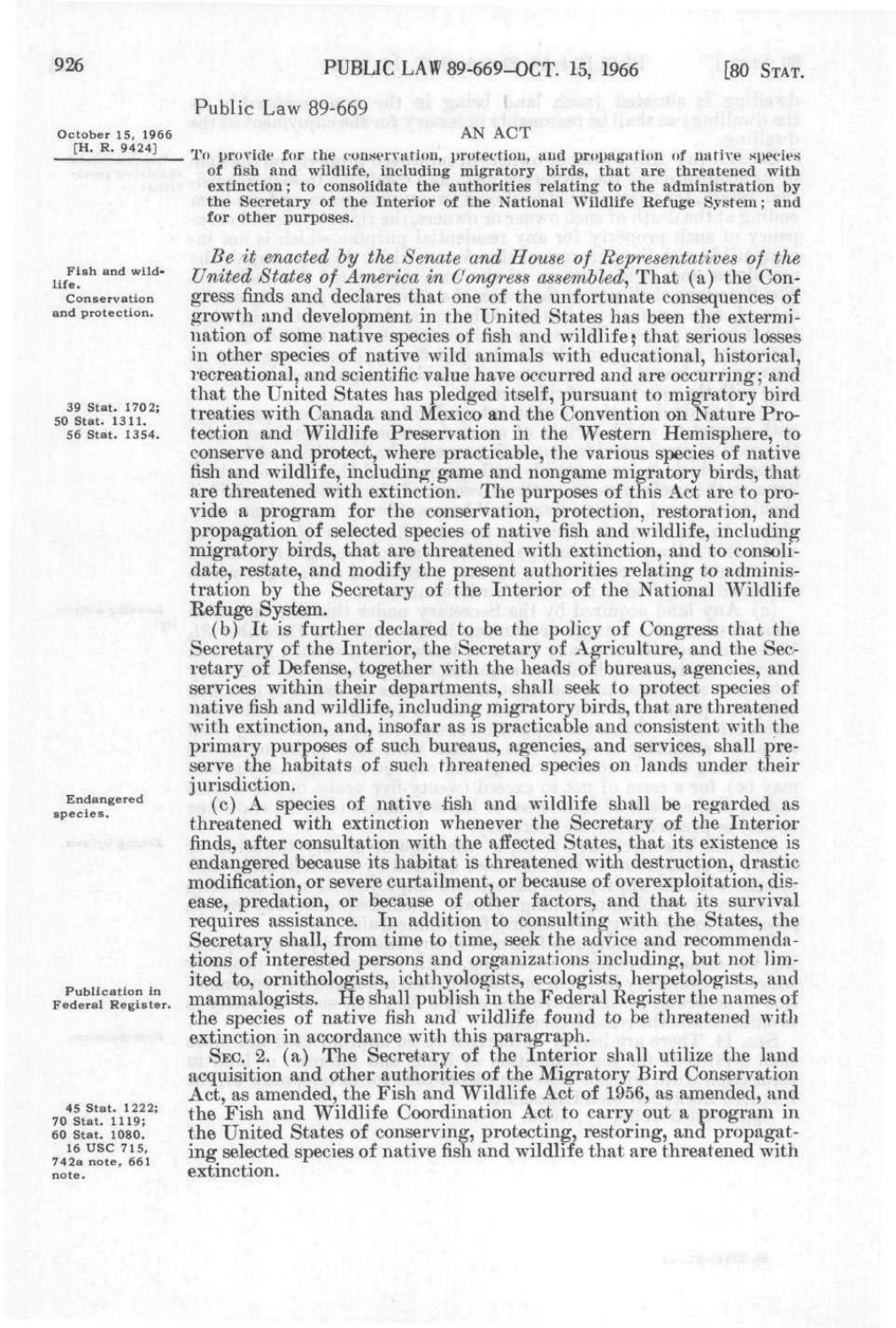(b) In addition to the land acquisition authorities in such Acts, the Secretary is hereby authorized to acquire by purchase, donation, or otherwise, lands or interests therein needed to carry out the purpose of this Act relating to the conservation, protection, restoration, and propagation of selected species of native fish that are threatened with extinction.

(c) Funds made available pursuant to the Land and Water Conservation Fund Act of 1965 (78 Stat. 897) may be used for the purpose of acquiring lands, waters, or interests therein pursuant to this section that are needed for the purpose of conserving, protecting, restoring, and propagating selected species of native fish and wildlife, including migratory birds, that are threatened with extinction. Not to exceed \$5,000,000 may be appropriated annually pursuant to that Act for such purpose for any fiscal year, and the total sum appropriated for such purpose shall not exceed \$15,000,000: Provided, That the Secretary shall, to the greatest extent possible, utilize funds from the Land and Water Conservation Fund Act of 1965 for such purpose. Such sums shall remain available until expended. The Secretary shall not use more than \$750,000 to acquire lands, waters, or interests therein for any one area for such purpose unless authorized by Act of Congress.

(d) The Secretary shall review other programs administered by him and, to the extent practicable, utilize such programs in furtherance of the purpose of this Act. The Secretary shall also encourage other Federal agencies to utilize, where practicable, their authorities in furtherance of the purpose of this Act and shall consult with and assist such agencies in carrying out endangered species program.

SEC. 3. (a) In carrying out the program authorized by this Act, the Secretary shall cooperate to the maximum extent practicable with the several States. Such cooperation shall include consultation before the acquisition of any land for the purpose of conserving, protecting, restoring, or propagating any endangered species of native fish and wildlife.

(b) The Secretary may enter into agreements with the States for the administration and management of any area established for the conservation, protection, restoration, and propagation of endangered species of native fish and wildlife. Any revenues derived from the administration of such areas under these agreements shall be subject to the provisions of section 401 of the Act of June 15, 1935 (49 Stat. 383), as amended (16 U.S.C. 715s).

SEC. 4. (a) For the purpose of consolidating the authorities relating  $_{\text{life}}$  Refuge Systo the various categories of areas that are administered by the Secre- tem." tary of the Interior for the conservation of fish and wildlife, including species that are threatened with extinction, all lands, waters, and interests therein administered by the Secretary as wildlife refuges, areas for the protection and conservation of fish and wildlife that are threatened with extinction, wildlife ranges, game ranges, wildlife management areas, or waterfowl production areas are hereby designated as the "National Wildlife Kefuge System" (referred to herein as the "System"), which shall be subject to the provisions of this section. Nothing contained in this Act shall restrict the authority of the Secretary to modify or revoke public land withdrawals affecting lands in the System as presently constituted, or as it may be constituted, whenever he determines that such action is consistent with the public interest.

(b) In administering the System, the Secretary is authorized—

(1) to enter into contracts with any person or public or private agency through negotiation for the provision of public accommodations when, and in such locations, and to the extent that the

16 USC 460<sup>-4</sup> n ote.

Cooperation with States.

78 Stat. 701. "National Wild-

Admini stra tion.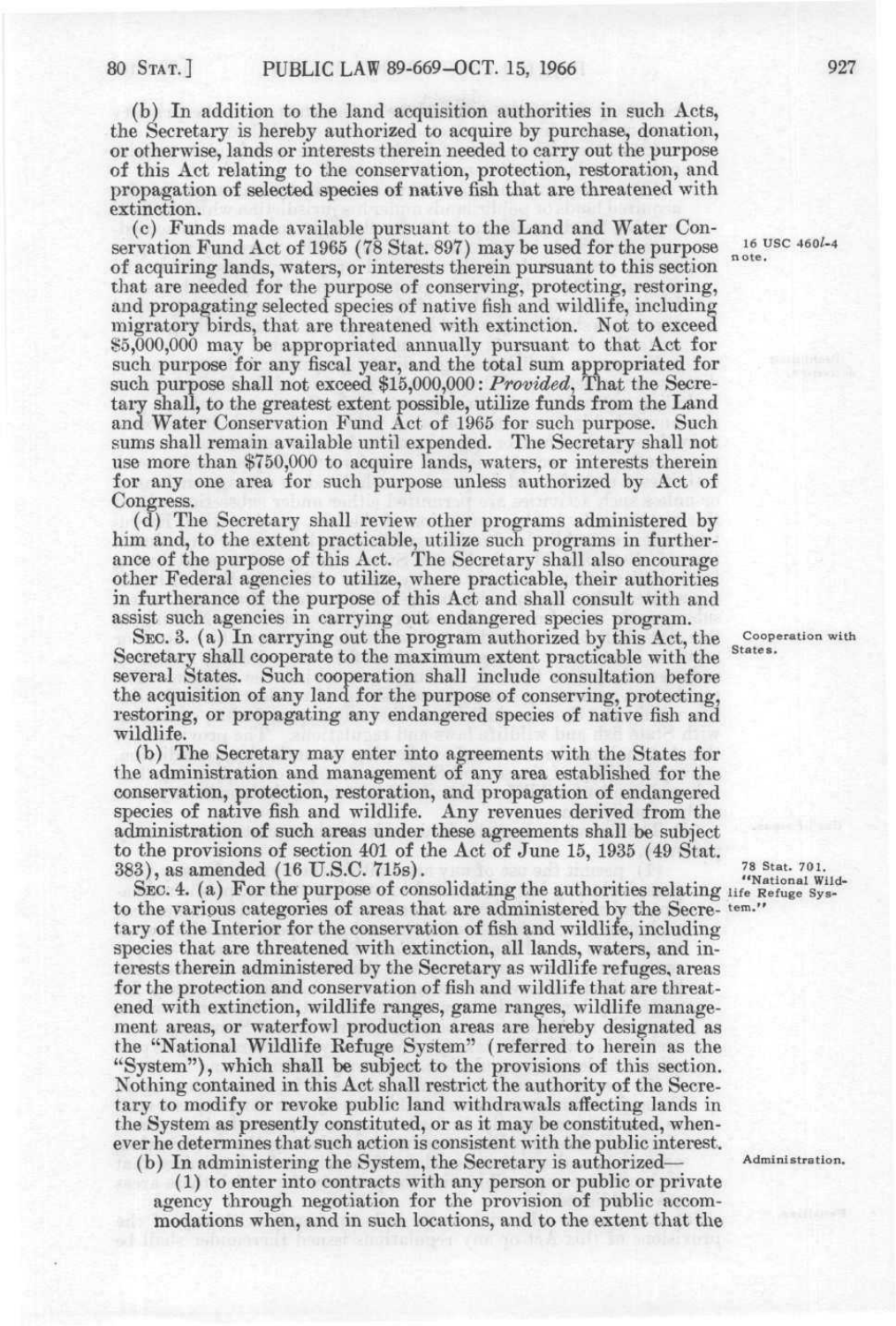Secretary determines will not be inconsistent with the primary purpose for which the affected area was established.

(2) to accept donations of funds and to use such funds to acquire or manage lands or interests therein, and

(3) to acquire lands or interests therein by exchange (a) for acquired lands or public lands under his jurisdiction which he finds suitable for disposition, or (b) for the right to remove, in accordance with such terms and conditions as the Secretary may prescribe, products from the acquired or public lands within the System. The values of the properties so exchanged either shall be approximately equal, or if they are not approximately equal the values shall be equalized by the payment of cash to the grantor or to the Secretary as the circumstances require.

(c) No person shall knowingly disturb, injure, cut, burn, remove, destroy, or possess any real or personal property of the United States, including natural growth, in any area of the System; or take or possess any fish, bird, mammal, or other wild vertebrate or invertebrate animals or part or nest or *egg* thereof within any such area; or enter, use, or otherwise occupy any such area for any purpose; unless such activities are performed by persons authorized to manage such area, or unless such activities are permitted either under subsection (d) of this section or by express provision of the law, proclamation. Executive order, or public land order establishing the area, or amendment thereof: *Provided,* That the United States mining and mineral leasing laws shall continue to apply to any lands within the System to the same extent they apply prior to the effective date of this Act unless subsequently withdrawn under other authority of law. Nothing in this Act shall be construed to authorize the Secretary to control or regulate hunting or fishing of resident fish and wildlife, including endangered species thereof, on lands not within the System. The regulations permitting hunting and fishing of resident fish and wildlife within the System shall be, to the extent practicable, consistent with State fish and wildlife laws and regulations. The provisions of this Act shall not be construed as affecting the authority, jurisdiction, or responsibility of the several States to manage, control, or regulate fish and resident wildlife under State law or regulations in any area within the System.

(d) The Secretary is authorized, under such regulations as he may prescribe, to—

(1) permit the use of any area within the System for any purpose, including but not limited to hunting, fishing, public recreation and accommodations, and access whenever he determines that such uses are compatible with the major purposes for which such areas were established: *Provided,* That not to exceed 40 per centum at any one time of any area that has been, or hereafter may be acquired, reserved, or set apart as an inviolate sanctuary for migratory birds, under any law, proclamation. Executive order, or public land order may be administered by the Secretary as an area within which the taking of migratory game birds may be permitted under such regulations as he may prescribe; and

(2) permit the use 6f, or grant easements in, over, across, upon, through, or under any areas within the System for purposes such as but not necessarily limited to, powerlines, telephone lines, canals, ditches, pipelines, and roads, including the construction, operation, and maintenance thereof, whenever he determines that such uses are compatible with the purposes for which these areas are established.

(e^ Any person who violates or fails to comply with any of the provisions of this Act or any regulations issued thereunder shall be

Prohibited activities.

Use of areas.

Penalties.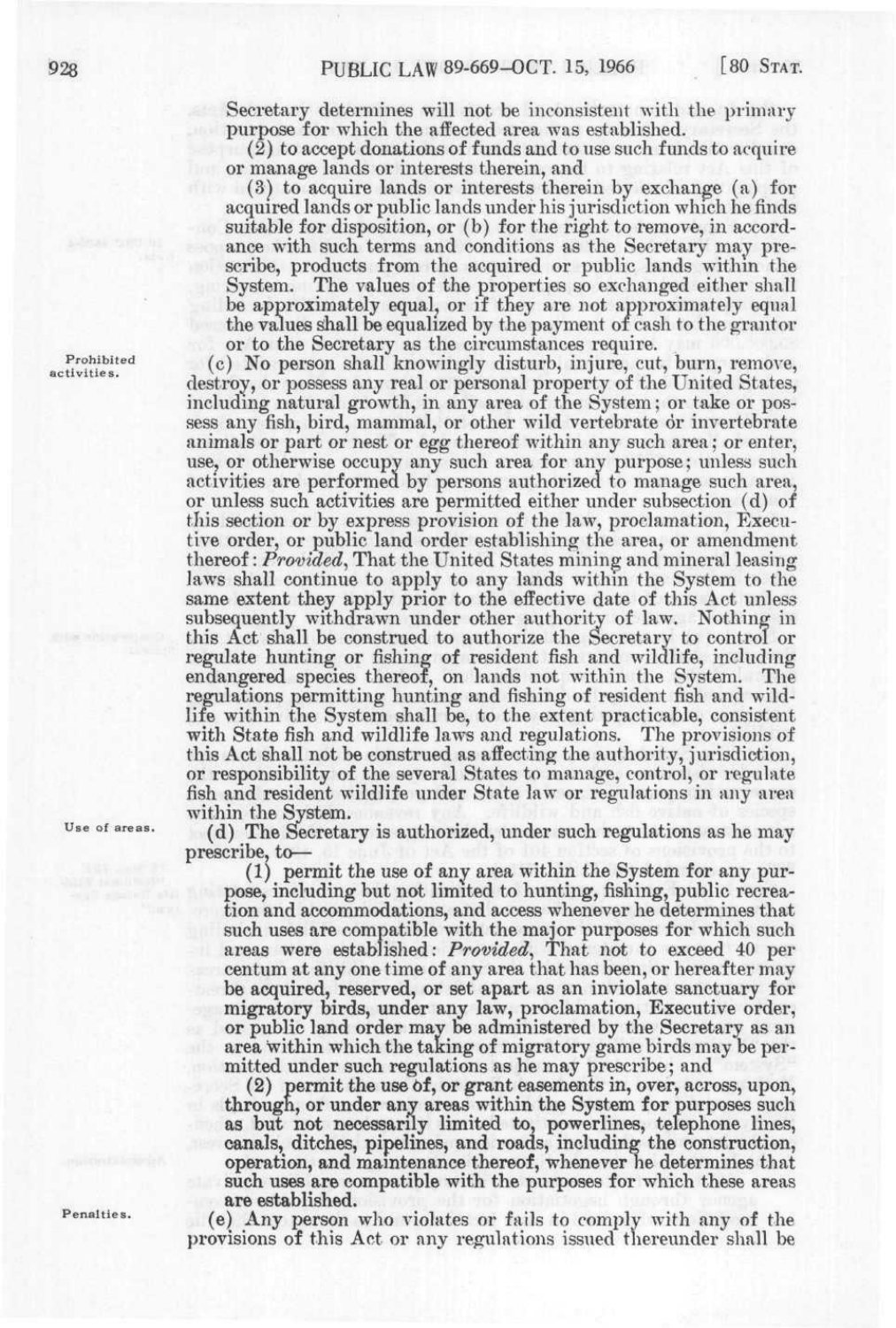fined not more than \$500 or be imprisoned not more than six months, or both.

(f) Any person authorized by the Secretary of the Interior to enforce the provisions of this Act or any regulations issued thereunder, may, without a warrant, arrest any person violating this Act or regulations in his presence or view, and may execute any warrant or other process issued by an officer or court of competent jurisdiction to enforce the provisions of this Act or regulations, and may with a search warrant search for and seize any property, fish, bird, mammal, or other wild vertebrate or invertebrate animals or part or nest or egg thereof, taken or possessed in violation of this Act or the regulations issued thereunder. Any property, fish, bird, mammal, or other wild vertebrate or invertebrate animals or part or egg thereof seized with or without a search warrant shall be held by such person or by a United States marshal, and upon conviction, shall be forfeited to the United States and disposed of by the court.

(g) Regulations applicable to areas of the System that are in effect on the date of enactment of this Act shall continue in effect until modified or rescinded.

(h) Nothing in this section shall be construed to amend, repeal, or otherwise modify the provision of the Act of September 28, 1962 (76 Stat. 653; 16 U.S.C. 460K—460K-4) which authorizes the Secretary of the Interior to administer the areas within the System for public recreation. The provisions of this section relating to recreation shall be administered in accordance with the provisions of said Act.

(i) Nothing in this Act shall constitute an express or implied claim or denial on the part of the Federal Government as to exemption from State water laws.

SEC. 5. (a) The term "person" as used in this Act means any individual, partnership, corporation, or association.

(b) The terms "take" or "taking" or "taken" as used in this Act mean to pursue, hunt, shoot, capture, collect, kill, or attempt to pursue, hunt, shoot, capture, collect, or kill.

(c) The terms "State" and the "United States" as used in this Act mean the several States of the United States, the Commonwealth of Puerto Rico, American Samoa, the Virgin Islands, and Guam.

SEC. 6. Section 4(b) of the Act of March 16, 1934 (48 Stat. 451), as amended (16 U.S.C. 7l8d(b)), is further amended by changing the colon after the word "areas" to a period and striking the provisos, which relate to hunting at certain wildlife refuges and which are now covered by section 4 of this Act.

SEC. 7. (a) Sections 4 and 12 of the Migratory Bird Conservation Act (45 Stat. 1222), as amended (16 U.S.C. 7l5c and 715k), are further amended by deleting the word "game" wherever it appears.

(b) Section 10 of the Migratory Bird Conservation Act (45 Stat. 1224), as amended (16 U.S.C. 7l5i), which relates to the administration of certain wildlife refuges, is amended to read as follows:

"SEC. 10. (a) Areas of lands, waters, or interests therein acquired or reserved pursuant to this Act shall, unless otherwise provided by law, be administered by the Secretary of the Interior under rules and regulations prescribed by him to conserve and protect migratory birds in accordance with treaty obligations with Mexico and Canada, and other species of wildlife found thereon, including species that are threatened with extinction, and to restore or develop adequate wildlife habitat.

Definitions.

72 Stat. 486.